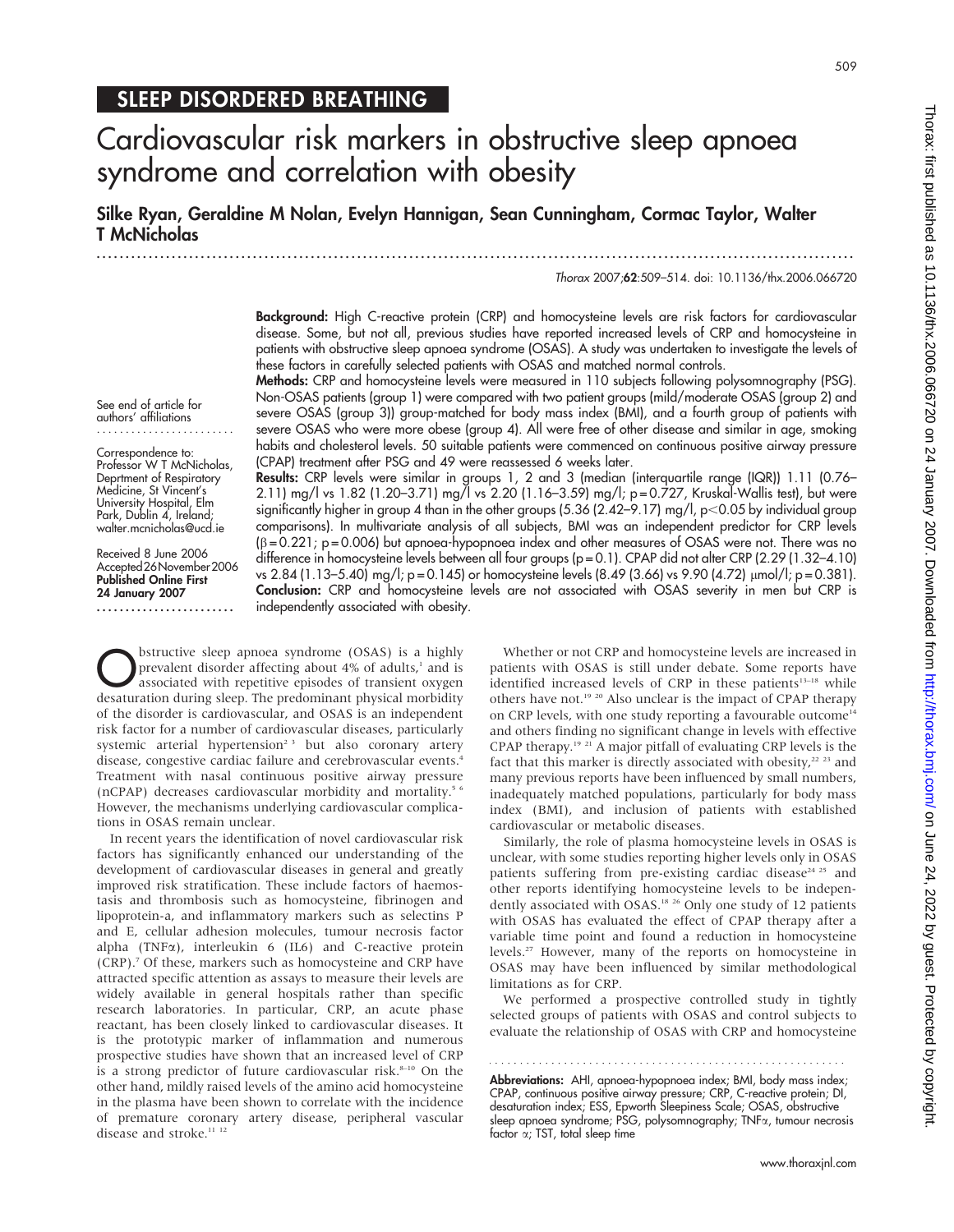| Table 1<br>Baseline characteristics of study population                                                                                                                     |                                                                                                                                                                          |                                                                                                                                                                               |                                                                                                                                                                                               |                                                                                                                                                                                                          |
|-----------------------------------------------------------------------------------------------------------------------------------------------------------------------------|--------------------------------------------------------------------------------------------------------------------------------------------------------------------------|-------------------------------------------------------------------------------------------------------------------------------------------------------------------------------|-----------------------------------------------------------------------------------------------------------------------------------------------------------------------------------------------|----------------------------------------------------------------------------------------------------------------------------------------------------------------------------------------------------------|
|                                                                                                                                                                             | Non-OSAS<br>$(n = 30)$                                                                                                                                                   | Mild to moderate<br><b>OSAS</b><br>$(n = 35)$                                                                                                                                 | Severe BMI-matched<br><b>OSAS</b><br>$(n=31)$                                                                                                                                                 | Severe obese<br><b>OSAS</b><br>$(n = 14)$                                                                                                                                                                |
| Age<br>BMI $(kq/m^2)$<br>Neck size (cm)<br>Current smokers<br>Total cholesterol                                                                                             | 41 (6)<br>30.7(3.1)<br>43.1(1.8)<br>$9(30\%)$<br>5.3(0.8)                                                                                                                | 42 (8)<br>32.9 (6.03)<br>44.6 (2.9)<br>13 (37%)<br>5.2(0.8)                                                                                                                   | 43 (9)<br>32.1(3.5)<br>44.1 (2.7)<br>12 (39%)<br>5.3(0.8)                                                                                                                                     | 39(9)<br>42.5 (4.8)*†‡<br>48.1 (3.0)*†‡<br>4 (29%)<br>5.2(1.0)                                                                                                                                           |
| (mmol/l)<br>HDL-cholesterol<br>(mmol/l)<br>LDL-cholesterol<br>(mmol/l)                                                                                                      | 1.02(0.25)<br>3.57(0.72)                                                                                                                                                 | 1.03(0.21)<br>3.29(0.67)                                                                                                                                                      | 1.00(0.18)<br>3.47(0.73)                                                                                                                                                                      | 0.92(0.18)<br>3.34(0.91)                                                                                                                                                                                 |
| Triglyceride (mmol/l)<br>$BP$ (mm $Hg$ )<br>Folate $(\mu g/l)$<br>Vitamin $B_{12}$ (ng/l)<br><b>ESS</b><br><b>AHI</b><br>DI<br>Basal Sa $\circ$<br>Min $Sao2$<br>%TST < 90% | 1.45(0.74)<br>131/82 (18/9)<br>$7.9(6.3 - 11.8)$<br>339 (262-421)<br>$6(5-14)$<br>$1.1(0.4-1.9)$<br>$1.5(0.0 - 3.0)$<br>93.8 (92.8-95.5)<br>88.9 (87.2-90.8)<br>$0(0-0)$ | $1.96(1.1)^{*}$<br>128/81(13/7)<br>$7.5(5.9-12.2)$<br>377 (305-481)<br>$12(6-16)$<br>14.0 (9.0-21.9)*<br>$13(8-22)*$<br>93.8 (92.8-94.4)<br>84.7 (81.4-86.9)*<br>$1(0-6)^{*}$ | $1.91(0.9)^{*}$<br>135/86 (18/12)<br>$8.3(5.8 - 10.3)$<br>395 (325 - 548)<br>$16(12-19)*+$<br>50.9 (37.1-73.2)*+<br>49 (34-71)*+<br>92.6 (90.5-94.7)*<br>77.5 (67.7-81.5)*+<br>$15(4 - 45)*+$ | $2.00$ (0.87) <sup>*</sup><br>139/84 (15/9)<br>$7.6$ (4.3-13.4)<br>319 (262-372)<br>$14(9-18)$ *<br>74.1 (67.3-98.3)*†‡<br>69 (55-80)*+±<br>89.8 (86.7-92.7)*+±<br>66.9 (57.5-77.8)*†±<br>$31(12 - 80)*$ |

Values represent mean (SD) or median (interquartile range) depending on the distribution.

BMI, body mass index; BP, blood pressure; ESS, Epworth Sleepiness Scale; AHI, apnoea/hypopnoea index; DI, desaturation index; SaO2, oxygen saturation; TST, total sleep time.

 $*p<0.05$  vs non-OSAS.

-p,0.05 vs mild to moderate OSAS.

`p,0.05 vs severe BMI-matched OSAS.

levels, with a specific focus on the impact of obesity as a possible confounder.

#### CPAP treatment

# **METHODS**

## **Subjects**

Consecutive men with suspected OSAS based on symptoms such as heavy and loud snoring, witnessed apnoeas and/or daytime sleepiness and no other medical disorder were considered for the study, which was approved by the St Vincent's University Hospital ethics committee. Also recruited from the general population outside the hospital environment were normal men who were group-matched for age and BMI to the patient cohort. Based on our general sleep clinic population and the requirement to be free of all co-morbidity, we predicted that we needed healthy controls between 30 and 40 years and a BMI between 28 and 34 kg/m<sup>2</sup>. Over the course of the study, the demographic data of the patient population were carefully monitored to allow us to make slight adjustments in the criteria for the control population. These criteria were set purely on demographic variables, and analysis of data was made independently and in a blinded fashion.

All subjects gave written informed consent and no subject fitting the inclusion criteria refused participation. Each subject underwent clinical assessment, testing for full blood count, liver and kidney function, cardiac enzymes including troponin T and lipid profile. Furthermore, determination of vitamin  $B_{12}$ and folate were done in all subjects to ensure that low levels of these vitamins did not represent potential secondary causes for higher homocysteine concentrations. Each subject also completed the Epworth Sleepiness Scale (ESS) and supine blood pressure was measured while awake at least three times during the daytime. Overnight polysomnography (PSG) was performed as previously described.<sup>28</sup> Apnoeas were defined as a complete cessation of airflow for at least 10 s and hypopnoeas as a reduction of respiratory signals for at least 10 s associated with oxygen desaturation of  $\geq 4\%$  and/or arousal. Sleep studies were performed in the sleep laboratory and supervised throughout by an experienced sleep technician.

Fifty suitable subjects with moderate or severe OSAS who had agreed to possible CPAP therapy before the diagnostic sleep study initiated nasal CPAP therapy within 1 week after PSG. One patient dropped out due to intolerance of CPAP. The remaining 49 patients underwent repeat of their sleep study after 6 weeks of treatment. All were evaluated for symptoms and side effects, and objective compliance data were downloaded from the devices.

#### CRP and homocysteine measurements

Venous blood samples were obtained from all subjects while fasting at the same time (07:00 hours) following initial PSG and again from patients after 6 weeks of CPAP treatment and serum or plasma was stored at −80℃ until further analysis. Serum for CRP levels was measured using a nephelometric technique which measures the light scattered onto complexes of samples containing CRP and monoclonal antibodies to CRP.

For homocysteine determinations, blood samples were collected into EDTA-containing specimen tubes and immediately placed on ice. Concentrations were determined by fluorescence polarisation immunoassay on an Abbott IMx analyser.

## Statistical analysis

The expected difference in CRP and homocysteine levels between groups which might be clinically important and the pooled standard deviations were specified on the basis of previous published studies. The required sample size to detect a difference of 3.2 mg/l in CRP levels and 7.5  $\mu$ mol/l in homocysteine levels between groups of different apnoea/hypopnoea index (AHI; which is the comparison of interest) with 90% power at the 5% significance level was 27 subjects in each group.

The baseline characteristics of the subjects and CRP and homocysteine levels are expressed as mean (SD) or median (interquartile range, IQR) depending on their distribution. The data were compared using one-way analysis of variance (ANOVA) or the Kruskal-Wallis test with post hoc pairwise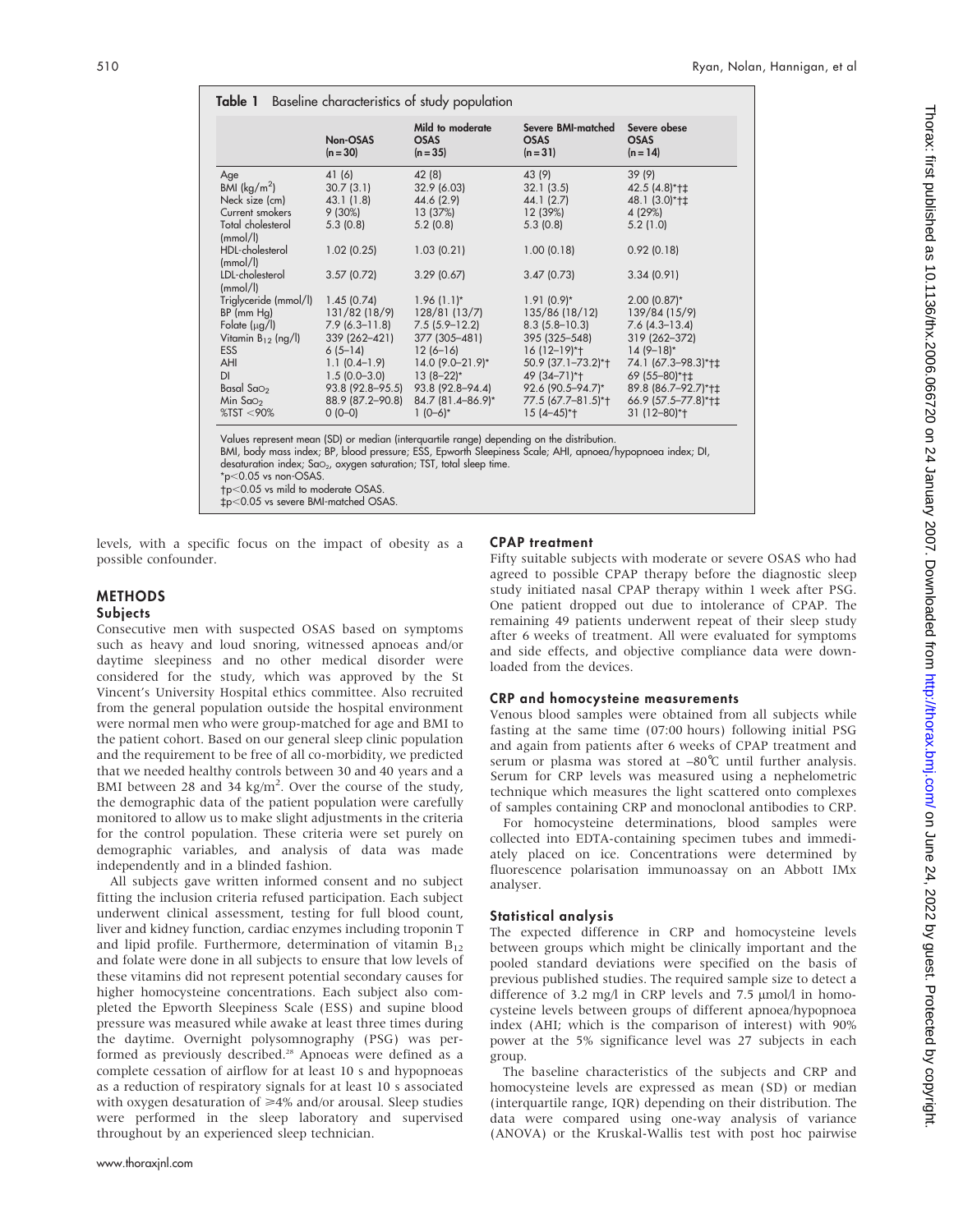comparison to assess for differences between groups for independent samples and the paired  $t$  test or Wilcoxon signed rank test for paired samples. Categorical variables were compared using the  $\chi^2$  test. In addition, levels of cardiovascular risk factors among the groups were evaluated by ANOVA or the Kruskal-Wallis test. Pearson's or Spearman's correlation analysis was used to assess the correlation between CRP or homocysteine, respectively, with baseline and PSG variables. To identify potential independent predictors of CRP and homocysteine levels, a stepwise backward linear regression model was used with CRP or homocysteine as the dependent variables and age, BMI, smoking status, total cholesterol, triglyceride, LDL-cholesterol, HDL-cholesterol, ESS, AHI, desaturation index (DI), basal oxygen saturation (Sao<sub>2</sub>), min Sao<sub>2</sub> and percentage total sleep time  $(TST)$  <90% as independent factors with group selection as covariates. To rule out a possible confounding effect of the non-BMI-matched group on the results of the CRP predictors, a separate general linear model to assess for analysis of covariance (ANCOVA) was employed with the different groups as factors and BMI as covariate. Statistical analysis was performed using a commercial software package (SPSS V.11, Chicago, Illinois, USA).

#### RESULTS Subjects

The baseline characteristics of the study population are shown in table 1. The subjects were classified into three groups according to their apnoea/hypopnoea frequency as non-OSAS (AHI  $\le 5$ ; group 1), mild to moderate OSAS (AHI  $>5-\le 30$ ; group 2) or severe OSAS (AHI  $>$ 30; group 3). The non-OSAS group consisted of 22 normal control subjects recruited from the general population who did not complain of habitual snoring or excessive daytime sleepiness (ESS 5 (2)) and eight individuals with clinical features of OSAS including significant excessive daytime sleepiness (ESS 16 (3)) and snoring but who had no objective findings of sleep-disordered breathing on PSG studies. Also included was a fourth group of patients with severe OSAS ( $AHI > 30$ ) but who were significantly more obese



Figure 1 Serum level of high sensitivity C-reactive protein (CRP) in subjects without obstructive sleep apnoea syndrome (OSAS), with mild to moderate OSAS, severe OSAS/BMI-matched group and severe OSAS/ obese group. Boxes represent values within the interquartile range, whiskers represent the data range, and lines across the boxes represent the median values. Kruskal-Wallis represents the comparison of non-OSAS, mild to moderate OSAS and severe BMI-matched groups (groups 1–3). \*\*Statistically significant difference between the more obese severe OSAS group (group 4) when compared with groups 1–3 by individual group  $\overline{\text{comparison}}$  (p<0.05 for all comparisons).

(group 4). The four groups were similar with regard to age, smoking status, total cholesterol, LDL-cholesterol, HDL-cholesterol, folate and vitamin  $B_{12}$  levels. Non-OSAS subjects had a significantly lower triglyceride level than all other groups. The BMI and neck size of the subjects in group 4 were significantly higher than in all the other groups, but there was no difference in BMI between the remaining three groups. No subject had clinical evidence of any other medical disorder and the detailed biochemical profile—including liver and renal function, cardiac enzymes and resting electrocardiogram—were within normal limits in all subjects. No individual had increased troponin T levels.

No subject was taking any regular medication. AHI and oximetry data as well as ESS were significantly different between the groups. All subjects except one individual in the very obese group had daytime awake oxygen saturation  $>92\%$ . Fifty suitable patients with moderate or severe OSAS who had agreed to possible CPAP treatment before the diagnostic sleep study initiated nasal CPAP therapy within 1 week after PSG. Their mean (SD) age was 40 (8) years and their BMI was 34 (6) kg/m<sup>2</sup> . One patient dropped out due to intolerance of CPAP. Following 6 weeks of CPAP therapy in the remaining 49 patients, AHI fell from a median (IQR) value of 37 (14–73) to 7  $(4–11)$  (p<0.001 compared with pre-CPAP levels), DI fell from 38 (15–67) to 5 (2–8) and all had  $Sao<sub>2</sub>$  levels above 90% during sleep (% total sleep time <90% 0 (0–0)%; min Sao<sub>2</sub> 93 (91– 94)%). Mean (SD) ESS improved from 15 (5) to 7 (5)  $(p<0.001)$  and daytime blood pressure from 134/84 (17/11) to  $127/80$  (15/10) ( $p = 0.01$ ). Objective recordings from CPAP machines revealed a mean (SD) nightly compliance of 4.6 (1.3) h.

## CRP levels

There were no significant differences between median (IQR) CRP levels in the non-OSAS group (group 1; 1.11 (0.76– 2.11) mg/l), the group with mild to moderate OSAS (group 2; 1.82 (1.20–3.71) mg/l) and the severe OSAS/BMI-matched group (group 3; 2.20 (1.16–3.59) mg/l) (p = 0.727, Kruskal-Wallis test). Levels were higher in the severe OSAS/obese group (group 4; 5.36  $(2.42-9.17)$  mg/l) than in all other groups  $(p<0.001 \text{ vs group } 1, p = 0.006 \text{ vs group } 2, p = 0.005 \text{ vs group } 3)$ (fig 1).

As the patients with severe OSAS and a higher BMI had significantly worse PSG variables than the severe OSAS BMImatched group, we adjusted both groups for AHI and oximetry variables by excluding nine subjects in the BMI-matched group who had an AHI between 30 and 40/h. These two groups were then similar in demographic and also PSG parameters. BMI was significantly different (33.7 (2.5) vs  $42.5$  (4.8) kg/m<sup>2</sup>;  $p<0.001$ ) and CRP levels remained higher in the very obese group (3.01 (1.71) vs 5.66 (3.89) mg/l,  $p = 0.027$ ).

Spearman's correlation analysis showed that CRP levels correlated positively with BMI ( $r = 0.484$ ,  $p < 0.001$ ), neck size (0.413, p $<0.001$ ), ESS (r = 0.295, p = 0.002), total cholesterol  $(r = 0.194, p = 0.048)$  AHI  $(r = 0.423, p < 0.001)$ , DI  $(r = 0.456,$  $p$ <0.001) and %TST <90% (r = 0.421, p<0.001) and negatively with the basal Sao<sub>2</sub> ( $r = -0.312$ ,  $p < 0.001$ ) and minimal Sao<sub>2</sub>  $(r = -0.414, p = 0.001)$ . The CRP level did not show any significant correlation with age, smoking status, HDL-cholesterol, LDL-cholesterol and triglyceride level.

Stepwise backward linear regression analysis including all subjects identified the BMI as the strongest and the total cholesterol as a further independent predictor of CRP level (table 2).

To assess the potential impact of neck size rather than general obesity, we substituted the BMI for neck size in the multivariate analysis. There was a strong correlation between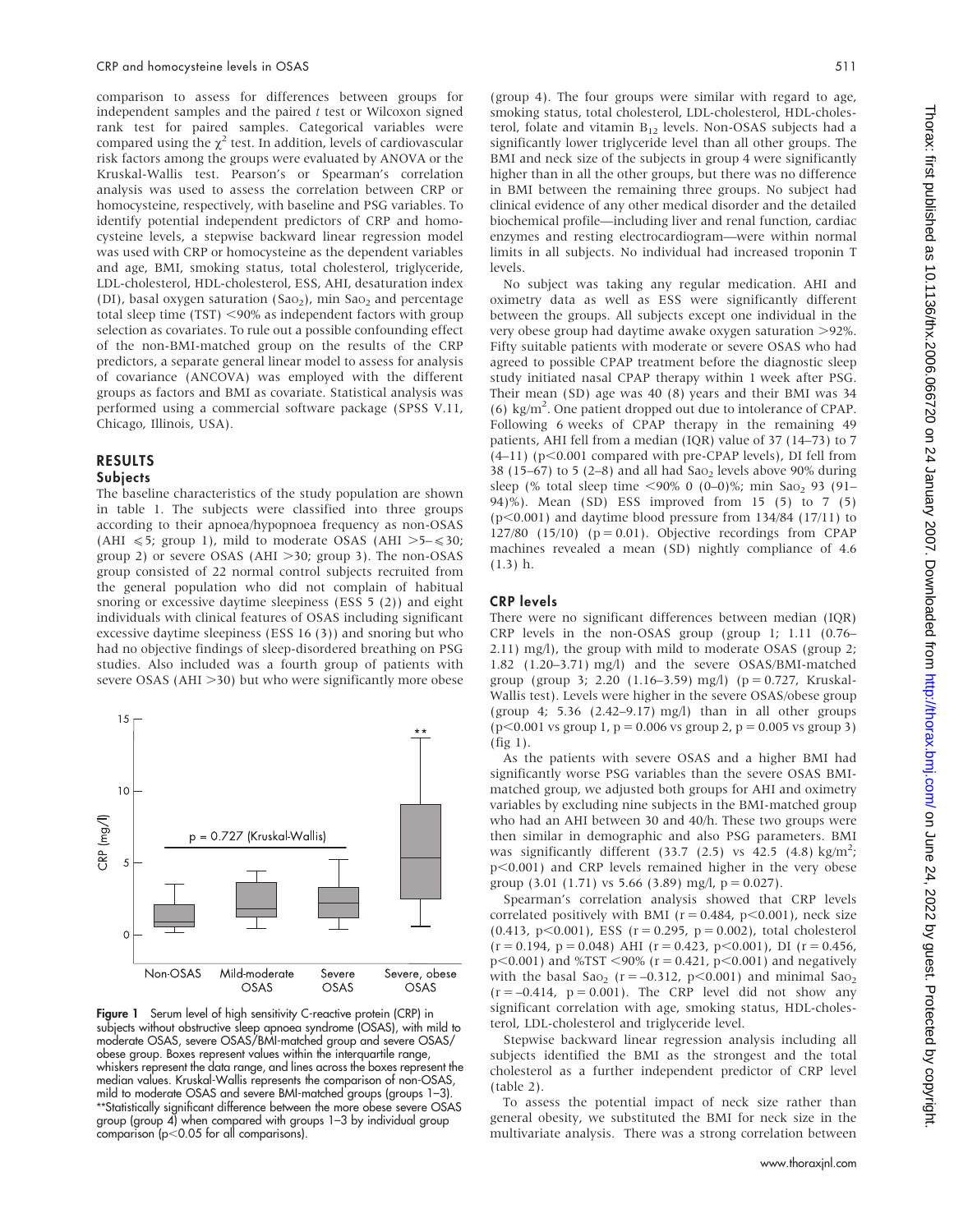Table 2 Stepwise multiple regression analysis of the relationship between C-reactive protein (CRP) levels and various independent variables

| Variable          | β        | 95% CI<br>(lower bound) | 95% CI<br>(upper bound) | p Value |
|-------------------|----------|-------------------------|-------------------------|---------|
| <b>BMI</b>        | 0.221    | 0.065                   | 0.376                   | < 0.001 |
| Total cholesterol | 0.142    | 0.025                   | 0.258                   | 0.043   |
| <b>ESS</b>        | 0.095    | 0.002                   | 0.202                   | 0.079   |
| AHÍ               | 0.015    | $-0.027$                | 0.056                   | 0.289   |
| Basal Sa $\circ$  | 0.046    | $-0.214$                | 0.305                   | 0.172   |
| Min $SqO2$        | $-0.058$ | $-0.155$                | 0.039                   | 0.485   |
| %TST < 90%        | 1.427    | $-1.749$                | 4.603                   | 0.738   |
| DI                | 0.047    | 0.002                   | 0.092                   | 0.573   |
| Age               | $-0.011$ | $-0.110$                | 0.086                   | 0.982   |
| Smoking           | $-0.018$ | $-1.482$                | 1.445                   | 0.907   |
| LDL-cholesterol   | $-0.654$ | $-1.615$                | 0.308                   | 0.225   |
| HDL-cholesterol   | $-0.574$ | $-3.836$                | 2.687                   | 0.873   |
| Triglyceride      | $-0.083$ | $-0.851$                | 0.686                   | 0.792   |

covariates.

BMI, body mass index; ESS, Epworth Sleepiness Scale; AHI, apnoea/hypopnoea index; TST, total sleep time; SaO<sub>2</sub>, oxygen saturation; DI, desaturation index.

these two variables  $(r = 0.781, p < 0.001)$ . In this second multivariate analysis, neck size was the strongest ( $\beta = 0.405$ ,  $p = 0.003$ ) and cholesterol a further independent predictor  $(\beta = 0.235, p = 0.020)$ , which was similar to the model described in table 2.

As group 4 represented patients with a significantly higher BMI which could have potentially influenced the results, we performed an ANCOVA to assess for a possible confounding effect. As shown in table 3, the different groups did not show a significant relationship with CRP levels.

## Homocysteine levels

Homocysteine levels in all the patient and control groups were within the normal laboratory reference range of 5–15  $\mu$ mol/l. No significant difference in homocysteine levels was detected between non-OSAS subjects  $(8.30 (2.12) \text{ }\mu\text{mol/l})$ , those with mild to moderate OSAS (7.16 (1.58)  $\mu$ mol/l), BMI-matched subjects with severe OSAS  $(8.40 (2.98) \text{ \mu mol/l})$  and obese subjects with severe OSAS (9.16 (4.87)  $\mu$ mol/l;  $p = 0.1$ , ANOVA).

Pearson's correlation analysis only identified a significant relationship between homocysteine levels and HDL-cholesterol  $(r = -0.212, p = 0.028)$  which remained independently associated in stepwise multiple linear regression analysis (table 4). There was no correlation between homocysteine and age, smoking status, BMI, total cholesterol, triglyceride, LDLcholesterol, ESS and all PSG variables.

Effect of CPAP therapy on CRP and homocysteine levels Patients with OSAS who were commenced on nasal CPAP therapy after their diagnostic PSG were re-evaluated 6 weeks later. There was no change in BMI, no other diseases were diagnosed or medications introduced. Treatment with nasal CPAP did not alter CRP levels (2.29 (1.32–4.10) mg/l vs 2.84 (1.13–5.40) mg/l;  $p = 0.145$ ) or homocysteine levels (8.49)  $(3.66)$  µmol $\ell$ l vs 9.90  $(4.72)$  µmol $\ell$ ; p = 0.381).

# **DISCUSSION**

In this study we have identified an independent relationship between CRP levels and BMI, but not with the severity of sleep disordered breathing in male subjects who were free of cardiovascular disease. Homocysteine levels were not determined by OSAS severity or demographic variables. Effective CPAP therapy of 6 weeks duration had no effect on either CRP or homocysteine levels.

OSAS is associated with the development of cardiovascular diseases, particularly systemic arterial hypertension<sup>2</sup><sup>3</sup> but also coronary artery disease, congestive cardiac failure and stroke.4 CPAP therapy significantly reduces cardiovascular morbidity and mortality.5 6 The pathophysiology underlying cardiovascular complications in OSAS remains unclear. The pathogenesis is probably multifactorial, and potential mechanisms include sympathetic excitation, inflammation, vascular endothelial dysfunction and metabolic dysregulation. CRP levels are widely recognised as potent independent predictors of future cardiovascular events in apparently healthy subjects,<sup>8</sup> as well as in subjects with known cardiovascular disease.<sup>9 10</sup> Moreover, recent data suggest a direct active role in the pathogenesis of atherosclerosis.29 CRP is mainly produced in the liver in response to interleukin-6 (IL6). Adipose tissue is a potent source of IL6 production which leads to increased CRP levels in obese subjects.22 23

It is still uncertain whether CRP levels are raised in patients with OSAS. Since the index report in 2002 of a pilot trial

| <b>Parameter</b> | <b>Parameter estimate</b> | 95% CI<br>(lower bound) | 95% CI<br>(upper bound) | p Value |
|------------------|---------------------------|-------------------------|-------------------------|---------|
| <b>BMI</b>       | 0.290                     | 0.145                   | 0.436                   | < 0.001 |
| Group 1          | $-0.0197$                 | $-2.751$                | 2.711                   | 0.989   |
| Group 2          | 0.168                     | $-2.414$                | 2.751                   | 0.897   |
| Group 3          | $-0.183$                  | $-2.781$                | 2.415                   | 0.889   |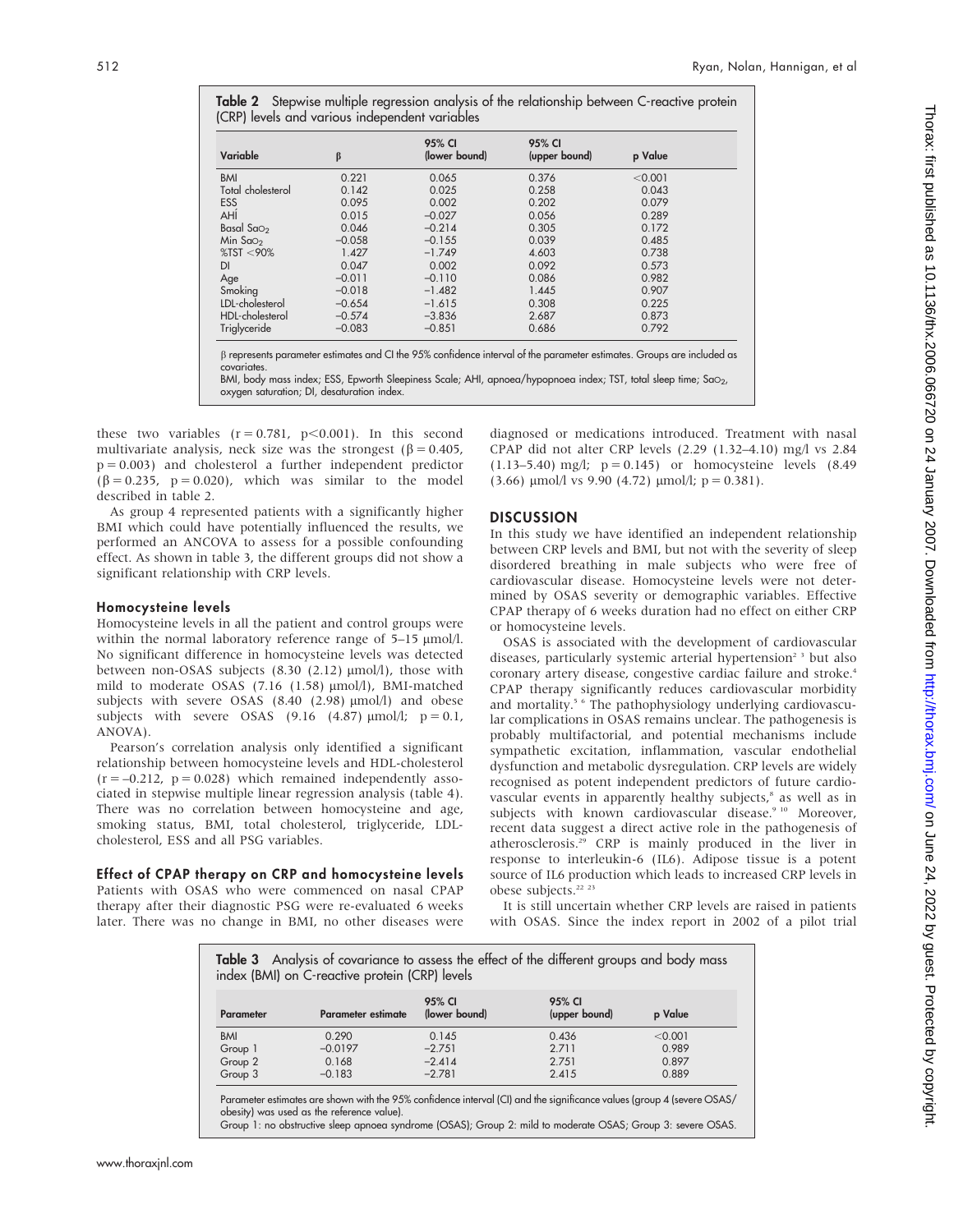Table 4 Stepwise multiple regression analysis of the relationship between homocysteine levels and various independent variables

| Variable                                                                                                             | β        | 95% CI<br>(lower bound) | 95% CI<br>(upper bound) | p Value |
|----------------------------------------------------------------------------------------------------------------------|----------|-------------------------|-------------------------|---------|
| HDL-cholesterol                                                                                                      | $-2.756$ | $-5.382$                | $-0.130$                | 0.040   |
|                                                                                                                      |          |                         |                         |         |
| Age                                                                                                                  | 0.016    | $-0.057$                | 0.089                   | 0.590   |
| Total cholesterol                                                                                                    | $-0.057$ | $-0.697$                | 0.582                   | 0.500   |
| Triglyceride                                                                                                         | 0.374    | $-0.197$                | 0.944                   | 0.562   |
| LDL-cholesterol                                                                                                      | $-0.129$ | $-0.863$                | 0.605                   | 0.629   |
| <b>BMI</b>                                                                                                           | $-0.058$ | $-0.174$                | 0.058                   | 0.642   |
| <b>ESS</b>                                                                                                           | 0.041    | $-0.606$                | 0.143                   | 0.469   |
| <b>AHI</b>                                                                                                           | $-0.028$ | $-0.059$                | 0.003                   | 0.775   |
| %TST < 90%                                                                                                           | $-0.630$ | $-3.395$                | 2.134                   | 0.792   |
| Basal Sa $\circ$                                                                                                     | 0.103    | $-0.092$                | 0.297                   | 0.736   |
| Min $Sao2$                                                                                                           | 0.078    | 0.007                   | 0.150                   | 0.557   |
| DI                                                                                                                   | $-0.010$ | $-0.045$                | 0.025                   | 0.344   |
| Smoking                                                                                                              | $-0.530$ | $-0.002$                | 0.053                   | 0.873   |
| $\beta$ represents the parameter estimates and CI the 95% confidence interval of the parameter estimates. Groups are |          |                         |                         |         |

included as covariate

BMI, body mass index; ESS, Epworth Sleepiness Scale; AHI, apnoea/hypopnoea index; TST, total sleep time; SaO<sub>2</sub>, oxygen saturation; DI, desaturation index.

suggesting that CRP levels might be related to the severity of OSAS,<sup>13</sup> a number of other studies have addressed this issue and have come to different conclusions.<sup>14-20</sup> The reasons for the different findings may have included a number of methodological factors such as small subject numbers, inadequately matched study populations (particularly in terms of BMI) and inclusion of patients with pre-existing cardiovascular or metabolic diseases. In a cohort including 30 patients with OSAS and 14 controls, Yokoe et  $al<sup>14</sup>$  observed increased CRP levels in the patient group, but the patients had significantly higher BMI and the populations also included subjects with hypertension, coronary artery disease, stroke and diabetes mellitus. Further studies suggested an association between CRP levels and OSAS but with similar methodological limitations.<sup>15-17</sup> However, recent studies have suggested that obesity rather than OSAS per se is the best predictor of CRP.19 20 A recent study by Can et  $al^{18}$  found higher CRP levels in patients with OSAS than in matched controls, but only patients with mild to moderate disease were included and no direct correlation to PSG parameters was observed. Furthermore, the effect of CPAP therapy on CRP levels is still unclear. Although Yokoe et  $al<sup>14</sup>$  found an improvement in CRP levels after 1 month of CPAP therapy, two subsequent studies failed to confirm these results.<sup>19 21</sup> In particular, Akashiba and coworkers<sup>21</sup> followed 96 patients with OSAS receiving CPAP treatment for 9 months and found no significant change in CRP levels.

The present study has a number of strengths in comparison with some previous reports. First, we took great care in patient selection to exclude any with a cardiovascular or other medical disorder and none were taking any regular medication. Groups were matched for all demographic parameters and, in order to study specifically the effect of BMI on CRP levels, we included a further group of patients with severe OSAS but significantly higher BMI. This group had higher CRP levels than all other groups with or without OSAS, even after adjustment for AHI. Furthermore, 6 weeks of effective CPAP therapy had no effect on CRP levels and no PSG variable showed a significant independent relation to CRP. BMI was an independent predictor of CRP levels in multivariate analysis and even after separate analysis, allowing for the potential confounding effect by selecting a non-BMI-matched group, this relationship was still present. We therefore conclude that CRP levels are not increased in patients with OSAS, independent of obesity.

These findings underline the complexity of the process leading to cardiovascular complications in OSAS. There is growing evidence that inflammation plays a role in this process and, as one possible explanation, we have identified a selective activation of inflammatory over adaptive pathways by intermittent hypoxia in a cell culture model.<sup>28</sup> As a consequence, we (and others) have found increased circulating levels of TNF $\alpha$  in patients with OSAS which fall with short-term CPAP treatment.30–32 Other inflammatory factors have been found to be increased in OSAS including IL8 and intercellular adhesion molecule-1.33 Differences in the relation of inflammatory markers to obesity might be explained by findings from studies suggesting that adipose tissue is a potent source of IL6, the precursor of CRP, but less so of TNF $\alpha$ .<sup>34</sup> Various studies have shown a direct relationship between BMI and CRP levels, $22$   $23$ and these interactions seem to dominate this stage of inflammation whereby OSAS itself might potentially influence the production of other inflammatory cytokines, particularly  $TNF\alpha$ .

A further finding of the present study is that patients with OSAS had similar homocysteine levels to control subjects, and multivariate analysis revealed no association of these levels with OSAS severity. Homocysteine is an intermediate amino acid formed during the metabolism of methionine. The proposed mechanisms of development of atherosclerosis in subjects with higher homocysteine levels are oxidative stress and depletion of nitric oxide leading to endothelial dysfunction.<sup>35</sup> Prospective studies have shown a correlation between mildly increased homocysteine concentrations and premature coronary artery disease, peripheral vascular disease and stroke.<sup>11 12</sup> Previous studies assessing homocysteine levels in patients with OSAS have reported different findings<sup>18 24-26</sup> but, similar to previous studies of CRP levels in OSAS, these reports may have been influenced by small numbers and potential limitations in study design. Lavie et  $al<sup>24</sup>$  conducted a large study and only detected increased homocysteine levels in OSAS patients with co-existing cardiovascular disease. Only one report to date has studied the effect of CPAP therapy on homocysteine levels.<sup>27</sup> However, only 12 subjects were included in this study, the patients were suffering from various cardiovascular diseases and the time of re-evaluation varied.

One potential limitation of our study is the inclusion only of men. We designed the study specifically in this way to avoid gender differences which could influence the analysis. However, as a consequence, our data cannot automatically be extrapolated to female patients with OSAS. Furthermore, the non-OSAS group of 30 subjects included 8 subjects with suspected OSAS but who failed to demonstrate objective